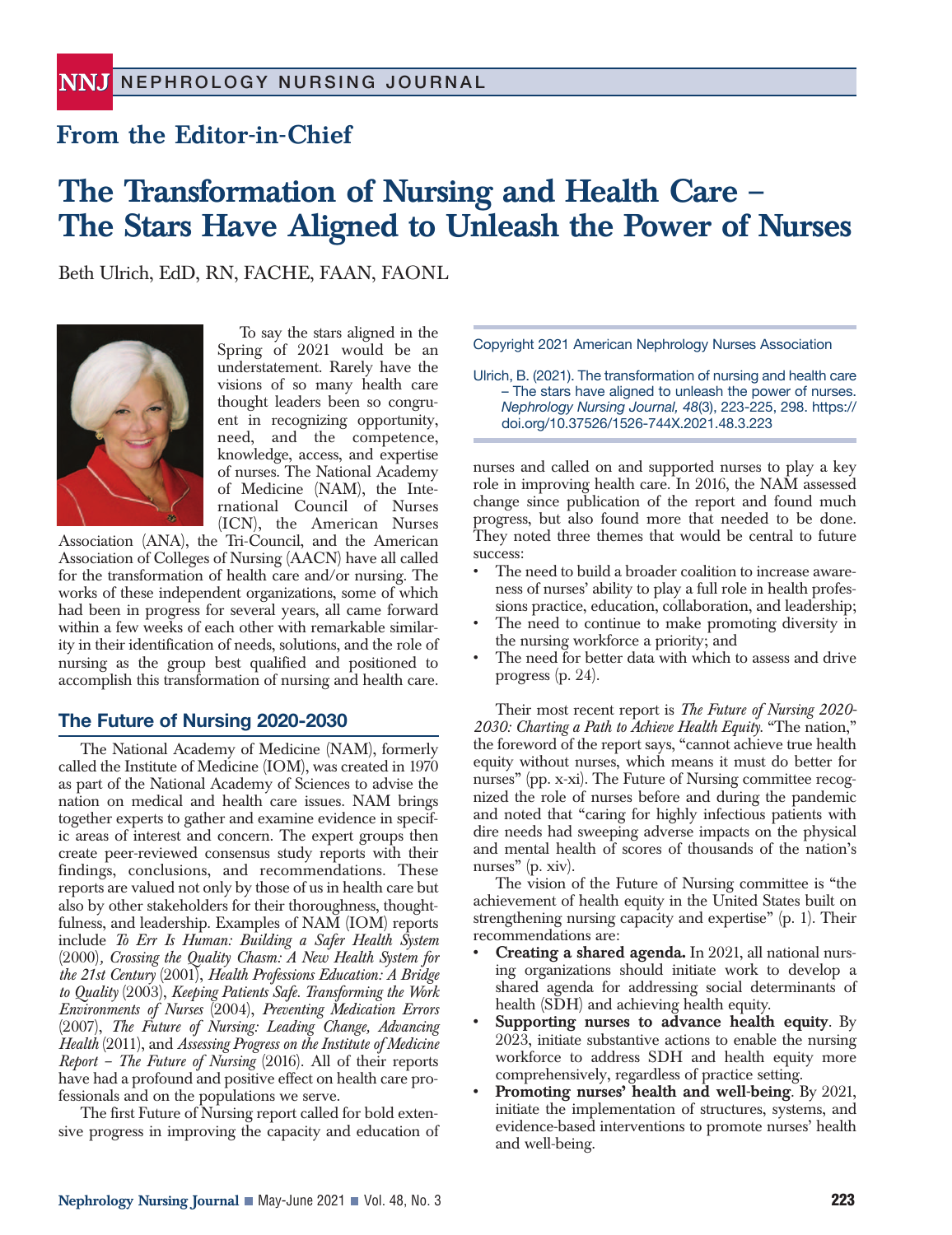- **• Capitalizing on nurses' potential**. Enable nurses to practice to the full extent of their education and training by removing barriers that prevent them from fully addressing social needs and SDH and improving health care access, quality, and value.
- **• Paying for nursing care**. Establish sustainable and flexible payment mechanisms to support nurses in both health care and public health, including school nurses, in addressing social needs, SDH, and health equity.
- **• Using technology to integrate data on SDH into nursing practice.** All public and private health care systems should incorporate nursing expertise in designing, generating, analyzing, and applying data to support initiatives focused on SDH and health equity.
- **Strengthening nursing education.** Nursing education programs, including continuing education, accreditors, and the National Council of State Boards of Nursing (NCSBN), should ensure that nurses are prepared to address SDH and achieve health equity.
- **• Preparing nurses to respond to disasters and public health emergencies**. Strengthen and protect the nursing workforce during the response to such public health emergencies as the pandemic and natural disasters, including those related to climate change.
- **• Building the evidence base.** Public and private associations and foundations should convene representatives from nursing, public health, and health care to develop and support a research agenda and evidence base describing the impact of nursing interventions, including multisector collaboration, on SDH, environmental health, health equity, and nurses' health and well-being.

The Future of Nursing report recognizes the societal obligation to achieve health equity and the value and potential of nurses in meeting that obligation, including the ability of nurses to lead change. Importantly, the report equally recognizes that nurses can only meet this need if they are educated, supported, and allowed to practice to the full extent of their education and training. It is telling that the NAM (2021) resource site that supports the Future of Nursing report is entitled "Unleashing the Power of the Nurse to Achieve Health Equity."

The Future of Nursing report is 470 pages long and full of great information on the nursing workforce, SDH, health equity, supporting the health and well-being of nurses, and nurses leading change. The NAM Future of Nursing resource page provides ongoing information. In addition, the Campaign for Action has a website with news and resources (https://campaignforaction.org/).

#### **International Council of Nursing**

Transforming nursing and health care is a worldwide vision. The ICN theme for 2021 is *Nurses: A Voice to Lead – A Vision for Future Healthcare*. Their goals are to show how nursing will look in the future and how the profession will transform the next stage of health care. The actions needed to support nursing identified by the ICN include a safe place to work, recognizing the vital role of nursing, investment, evolving the profession, and education and professional development. The actions to transform health care include caring for vulnerable people, trusted communication, public health, access and innovation, quality and affordable care, and healthy homes and healthy communities.

#### **American Nurses Association – Revised Nursing Scope and Standards of Practice**

In May, ANA (2021) published the 4th edition of *Nursing Scope and Standards of Practice*. There are many changes in the 4th edition, starting with the definition of nursing.

Nursing integrates the art and science of caring and focuses on the protection, promotion, and optimization of health and human functioning; prevention of illness and injury; facilitation of healing; and alleviation of suffering through compassionate presence. Nursing is the diagnosis and treatment of human responses and advocacy in the care of individuals, families, groups, communities, and populations in recognition of the connection of all humanity (ANA, 2021, p. 1).

Caring is the core concept of this revised definition, with an additional emphasis on compassionate presence and the recognition of the connection of all humanity.

- Key changes to the standards include: The addition of a new standard on advocacy requiring
- RNs to demonstrate advocacy in all roles and settings.
- The addition of a new standard on respect and equitable practice requiring RNs to practice with cultural humility and inclusiveness.
- Modifying the planning standard from developing a plan that prescribes strategies and alternatives to a developing a collaborative plan encompassing strategies.
- Modifying the standard on evidence-based practice and research to be a standard on scholarly inquiry that requires RNs to integrate scholarship, evidence, and research findings in practice.
- Revising the standard on resource utilization to a standard on resource stewardship, emphasizing the need to use resources judiciously.

There are detailed competencies delineated for each standard that are expected of every RN. There are additional competencies expected of all graduate-level prepared RNs and additional competencies for advanced practice RNs (APRNs).

#### **Tri-Council for Nursing**

The Tri-Council began in the 1970s as a collaboration between ANA, the National League for Nursing (NLN),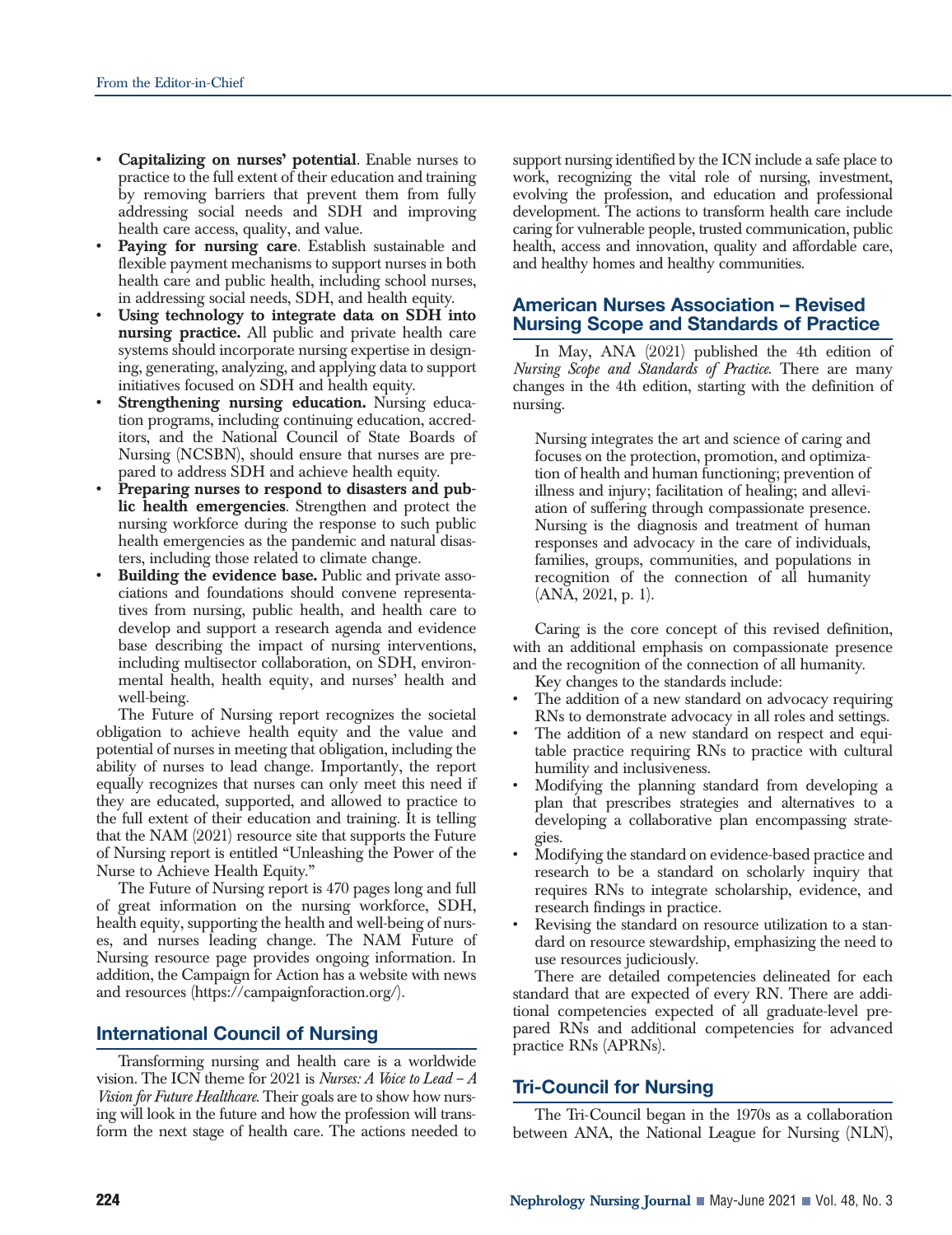and the AACN. The Tri-Council today is an alliance including ANA, NLN, the AACN, the NCSBN, and the American Organization for Nursing Leadership (AONL).

In early 2021, the TriCouncil published *Transforming Together: Implications and Opportunities from the COVID-19 Pandemic for Nursing Education, Practice, and Regulation,* describing the results of a virtual summit of over 120 nursing and health care stakeholders representing a cross-section of health care settings, functional levels, and sectors. Six themes of transformational opportunities were identified:

- Equity and health equity Health care access for all, culturally informed care, and determinants of health.
- Ethics Ethical guidelines during a crisis, duty to care for all patients during a crisis, duty to self during a crisis.
- Nursing workforce Dynamic care team models, public and population health linkages, workforce-patient safety.
- Innovation Telehealth reimbursement, mapping and managing the spread, surge capacity, unbounded nursing education, virtual teaching and learning, APRN full scope model.
- Inter-professional emergency planning and response Consumer and responder communication, rapid research-practice application, rapid resource mobilization.
- Mental health and well-being Mental health and wellbeing during a crisis, long-term mental health impacts.

These themes and their components create a framework for collaboration on transforming nursing and health care.

#### **American Association of Colleges of Nursing – New Plan for Professional Nursing Education**

In April 2021, the AACN adopted new essentials for professional nursing education. Unlike the previous essentials, which delineated separate essentials for baccalaureate, masters, and doctoral nursing education, these new essentials provide a framework that represents a continuum of education with progressive competencies. These essentials identify 10 domains of professional nursing practice with competencies for each that are the same for entrylevel professional nursing education and advanced level nursing education.

- Knowledge for nursing practice.
- Person-centered care.
- Population health.
- Scholarship for nursing practice.
- Quality and safety.
- Interprofessional partnerships.
- Systems-based practice.
- Information and health care technologies.
- Professionalism.
- Personal, professional, and leadership development. Each competency has sub-competencies that build from

entry level professional nursing practice to advanced levels

(AACN, 2021, p. 2). Eight concepts are integrated within and across the domains and competencies: clinical judgment, communication, compassionate care, diversity, equity, and inclusion, ethics, evidence-based practice, health policy, and social determinants of health. Integrating the essentials provides a clear path for the development of progressive professional nursing education.

#### **Unleashing the Power of Nurses – An Opportunity and a Challenge**

How often have we said, both as individuals and as a profession, "if they would just let us, we could fix this?" Now nursing and health care thought leaders have either called our bluff or given us the biggest opportunity we have ever had to fix things – most notably, health equity. In addition, they have recognized not only the expertise of nurses, but also the support nurses need to get the job done. We have some other important advantages. We are the largest health care profession – over 4,000,000 strong – and we have the highest level of trust from the public.

It won't be easy, and it won't happen overnight. It will require the commitment and engagement of nurses in all roles and all specialties. Never have we been in a better position to effect positive change in the health and the health care of individuals and populations. The power of nurses has been unleashed.

#### **Beth Ulrich, EdD, RN, FACHE, FAAN, FAONL Editor-in-Chief**

#### **References**

- American Association of Colleges of Nursing. (2021). *The essentials: Core competencies for nursing education.* https://www.aacn nursing.org/Education-Resources/AACN-Essentials
- American Nurses Association. (2021). *Nursing: Scope and standards of practice* (4th ed.). American Nurses Association. https://www.nursingworld.org/continuing-education/ redefining-nursing—reaffirming-our-practice-int/
- Institute of Medicine (IOM). (2000). *To err is human: Building a safer health system.* National Academy Press. https:// www.nap.edu/resource/9728/To-Err-is-Human-1999 report-brief.pdf
- Institute of Medicine (IOM). (2001). *Crossing the quality chasm: A new health system for the 21st Century*. National Academies Press. http://nationalacademies.org/hmd/reports/2001/ crossing-the-quality-chasm-a-new-health-system-for-the-21stcentury.aspx
- Institute of Medicine (IOM). (2003). *Health professions education: A bridge to quality.* The National Academies Press. http://nationalacademies.org/hmd/reports/2003/healthprofessions-education-a-bridge-to-quality.aspx
- Institute of Medicine (IOM). (2004). *Keeping patients safe. Transforming the work environments of nurses.* The National Academies Press. http://nationalacademies.org/hmd/ reports/2003/keeping-patients-safe-transforming-the-workenvironment-of-nurses.aspx

*continued on page 298*